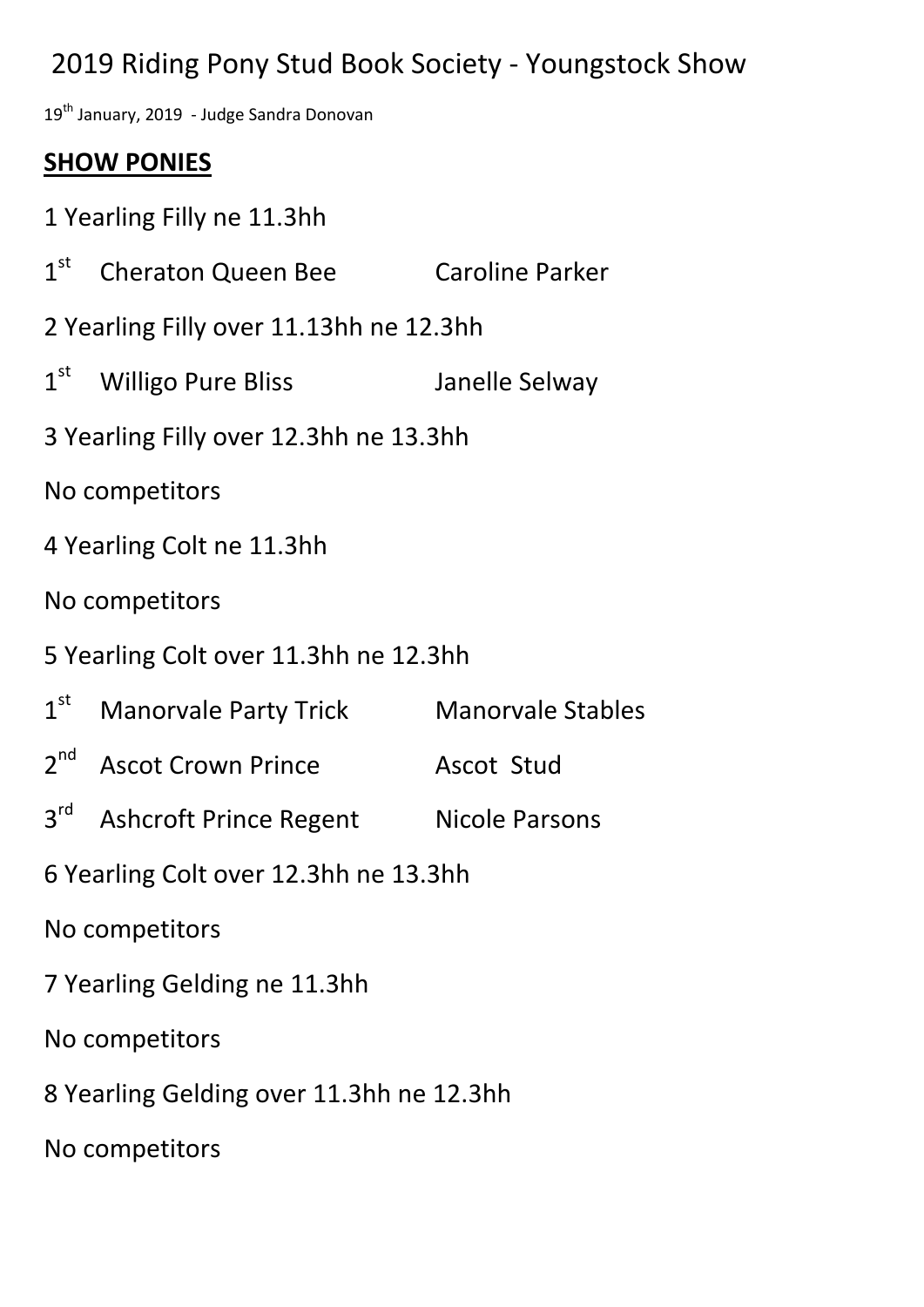| 9 Yearling Gelding over 12.3hh ne 13.3hh    |                          |                |  |
|---------------------------------------------|--------------------------|----------------|--|
| No competitors                              |                          |                |  |
| <b>CHAMPION SHOW PONY YEARLING</b>          |                          |                |  |
| Manorvale Party Trick                       | <b>Manorvale Stables</b> |                |  |
| <b>RESERVE SHOW PONY YEARLING</b>           |                          |                |  |
| <b>Cheraton Queen Bee</b>                   | Caroline Parker          |                |  |
| 10 Two Year Old Filly ne 12hh               |                          |                |  |
| No competitors                              |                          |                |  |
| 11 Two Year Old Filly over 12hh, ne 13hh    |                          |                |  |
| No competitors                              |                          |                |  |
| 12. Two Year Old Filly over 13hh ne 14hh    |                          |                |  |
| 1 <sup>st</sup> Braefort Park Holly's Model |                          | Nicole Parsons |  |
| 13. Two Year Old Colt ne 12hh               |                          |                |  |
| 1 <sup>st</sup> Riegal Secret Love          |                          | Nicole Riemer  |  |
| 14. Two Year Old Colt over 12hh ne 13hh     |                          |                |  |
| No competitors                              |                          |                |  |
| 15. Two Year Old Colt over 13hh ne 14hh     |                          |                |  |
| No competitors                              |                          |                |  |
| 16. Two Year Old Gelding ne 12hh            |                          |                |  |
| No competitors                              |                          |                |  |
|                                             |                          |                |  |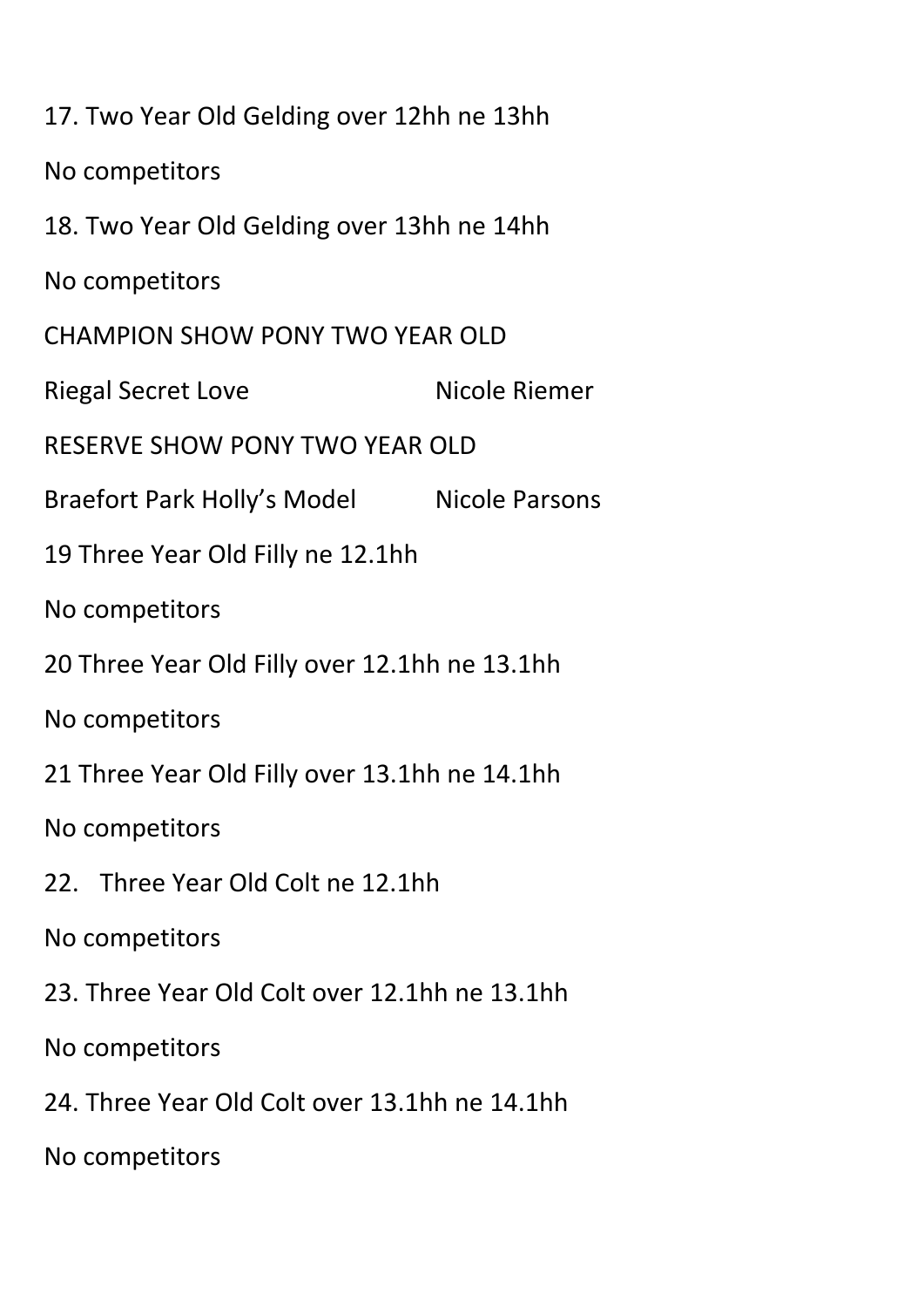- 25. Three Year Old Gelding ne 12.1hh
- No competitors
- 26. Three Year Old Gelding over 12.1hh ne 13.1hh
- No competitors
- 27. Three Year Old Gelding over 13.1hh ne 14.1hh
- No competitors

### SHOW HUNTER PONIES

- 28. Yearling Filly ne 13.3hh
- No competitors
- 29.Yearling Colt ne 13.3hh
- No competitors
- 30. Yearling Gelding ne 13.3hh
- No competitors
- 31. Two Year Old Filly ne 14hh
- $1<sup>st</sup>$ Vichand Gold Seal Kim Bilton
- 32. Two Year Old Colt ne 14hh
- No competitors
- 33. Two Year Old Gelding ne 14hh
- No competitors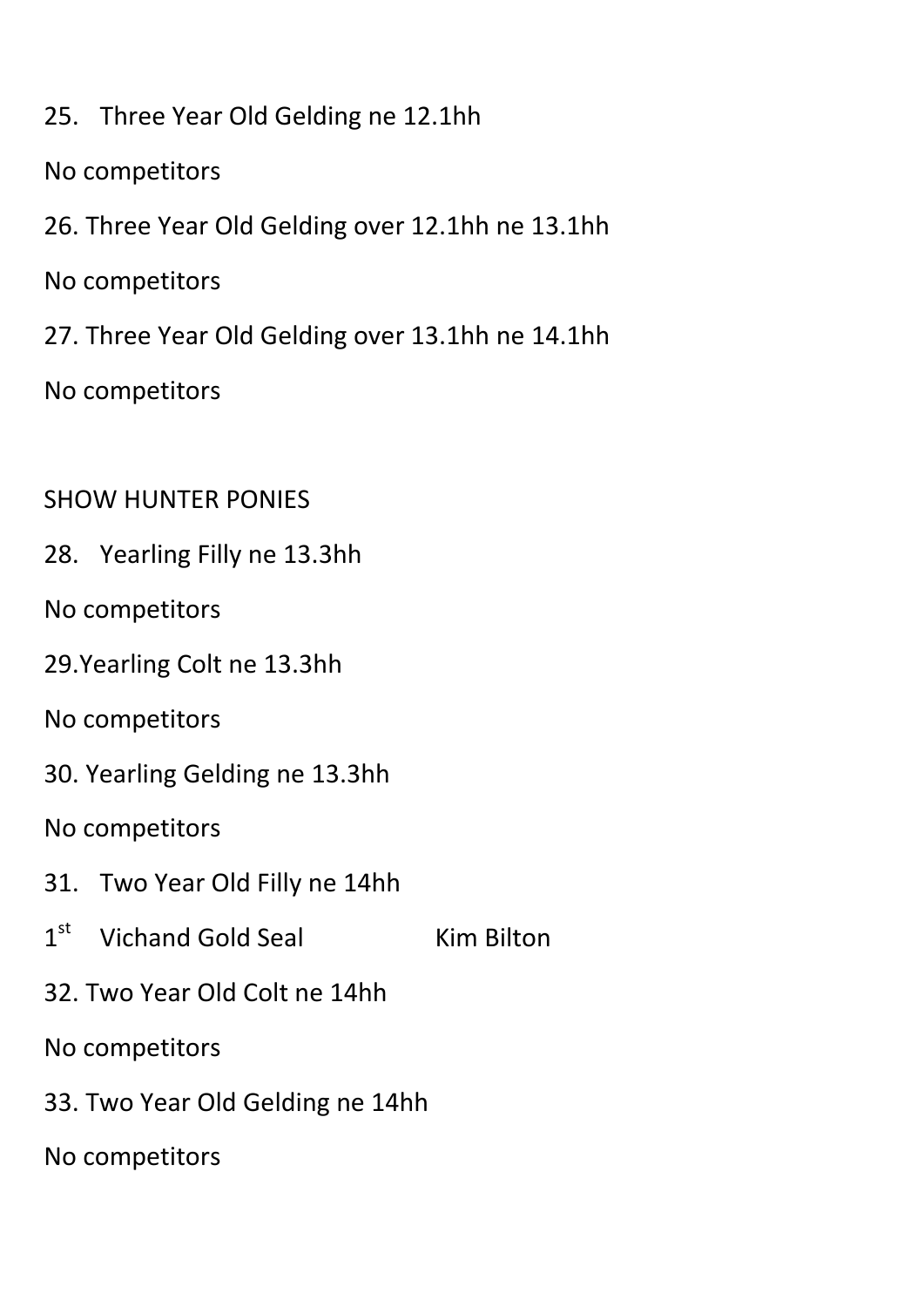### Champion Two Year Old Hunter Pony

Vichand Gold Seal Kim Bilton

34. Three Year Old Filly ne 14.1hh

No competitors

35. Three Year Old Colt ne 14.1hh

No competitors

- 36. Three Year Old Gelding ne 14.1hh
- $1<sup>st</sup>$ Malibu Park Top Notch Lauren Britton

Champion Show Hunter Pony Three Year Old

Malibu Park Top Notch Lauren Britton

SUPREME CHAMPION YOUNGSTOCK EXHIBIT

MANORVALE PARTY TRICK MANORVALE STABLES

# **RPSBS SHOW HACKS & SHOW HUNTERS**

37 Yearling over 13.3hh

 $1<sup>st</sup>$ Amaranthine Manorvale Stables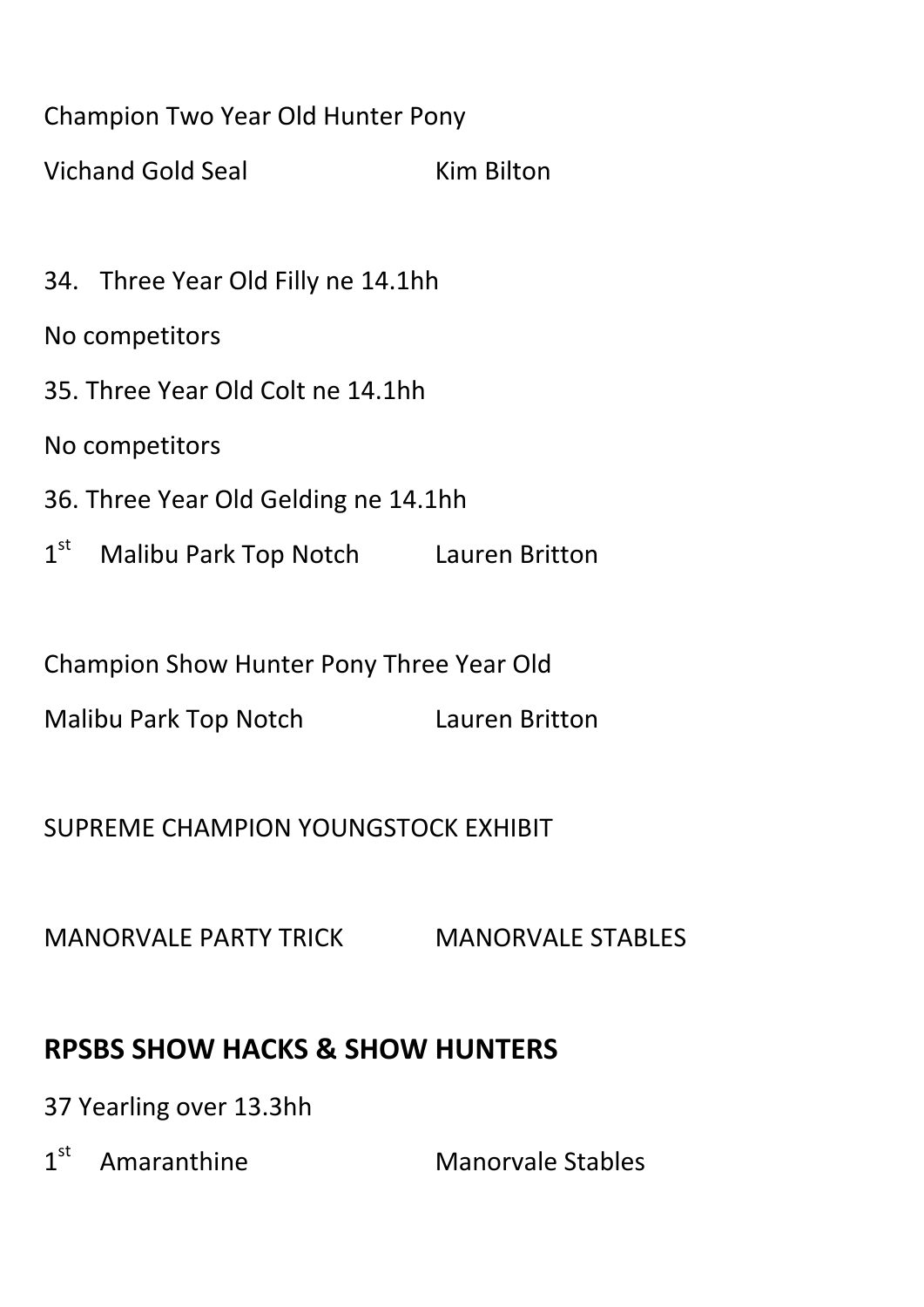38 Two Year Old over 14hh No competitors 39 Three Year Old over 14.1hh  $1<sup>st</sup>$ Lawlington Park Diamonds 'n' Gold V Pisciotta Champion RPSBS Show Hack or Show Hunter Lawlington Park Diamonds 'n' Gold V Pisciotta Reserve Champion RPSBS Show Hack or Show Hunter Amaranthine Manorvale Stables

## **PART WELSH**

40 Yearling 1<sup>st</sup> Cheraton Queen Bee Caroline Parker 41 Two Year Old No competitors 42 Three Year Old No competitors Champion Part Welsh Cheraton Queen Bee Caroline Parker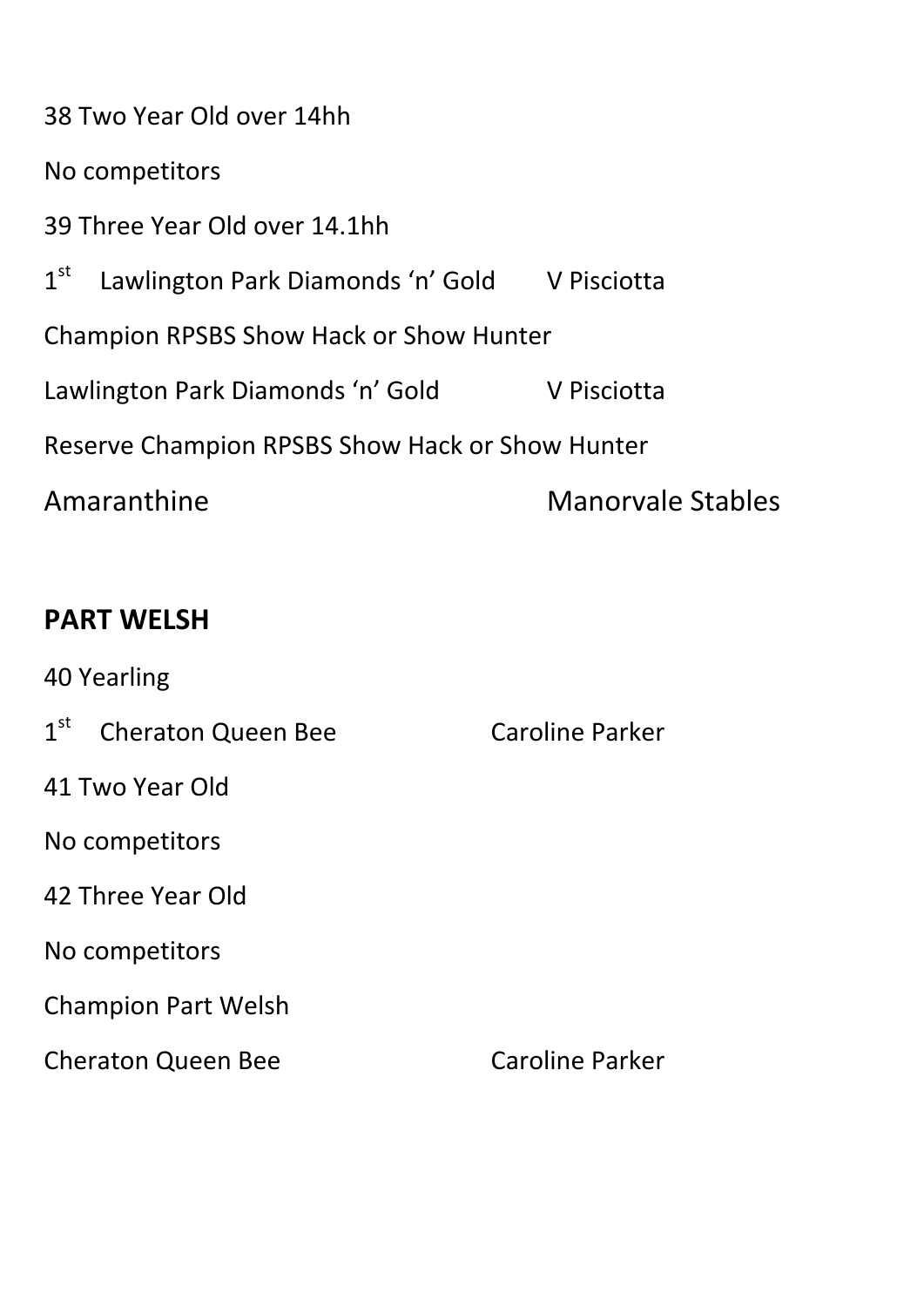#### ARABIAN DERIVATIVE

- 43 Yearling
- No competitors
- 44 Two Year Old
- No competitors
- 45 Three Year Old
- $1<sup>st</sup>$ Lawlington Park Diamonds 'n' Gold V Pisciotta Champion Arabian Derivative Lawlington Park Diamonds 'n' Gold V Pisciotta

#### COLOURED PONY

- 46 Yearling
- No competitors
- 47 Two Year Old
- No competitors
- 48 Three Year Old
- No competitors